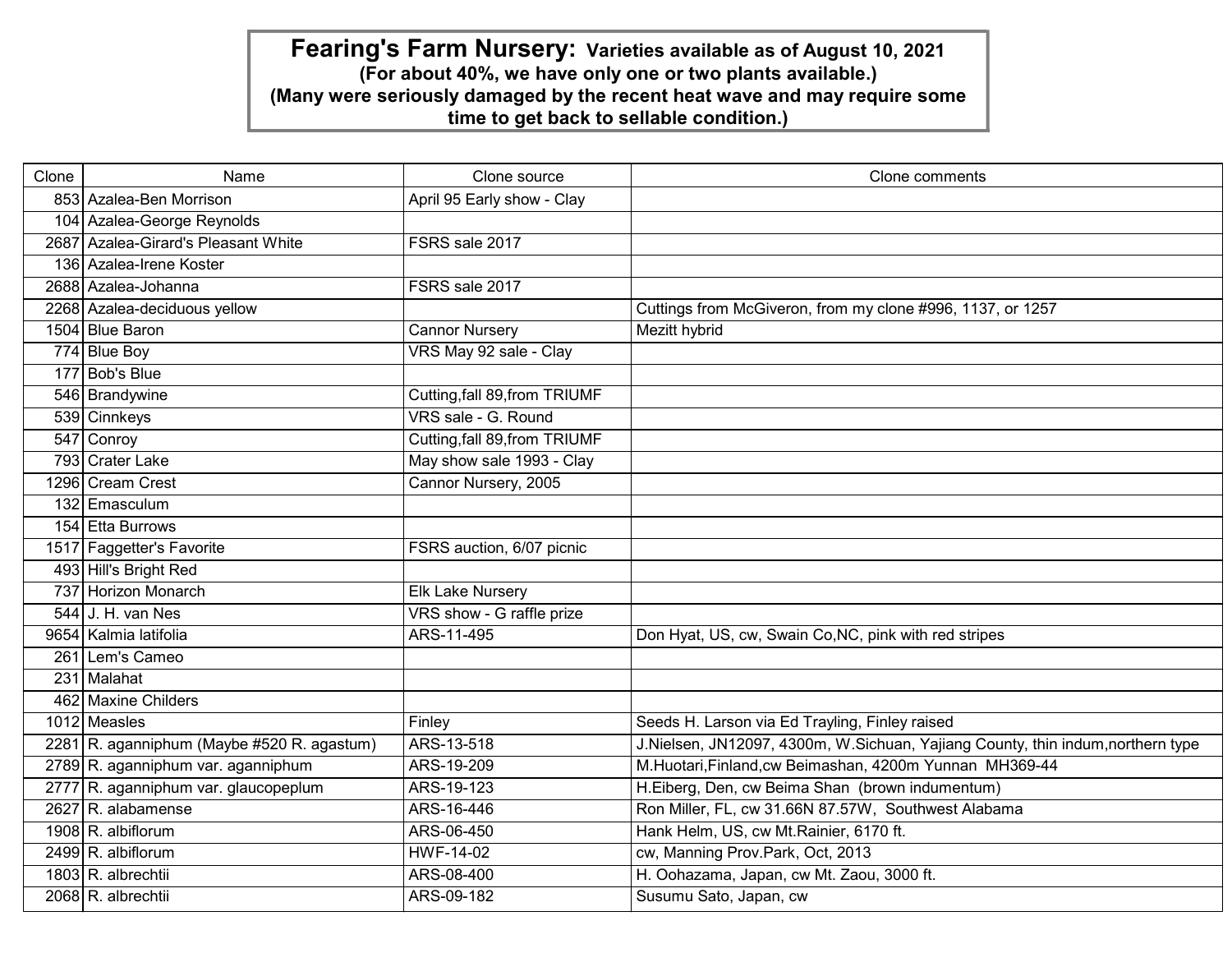| Clone | Name                                                      | Clone source                  | Clone comments                                                                |
|-------|-----------------------------------------------------------|-------------------------------|-------------------------------------------------------------------------------|
|       | 2596 R. amesiae                                           | RSF Spring 2016 sale          | RSF 154sd2006 SEH#26008                                                       |
|       | 1952 R. amundsenianum                                     | ARS-09-536                    | J.Nielsen, SW China exp., S. Sichuan, 3950m                                   |
|       | $1731 R$ . annae                                          | RSF-06-2839                   | 1999/429 x 1999/374                                                           |
|       | 2306 R. anthosphaerum                                     | ARS-13-526                    | J.Nielsen, JN12187, 3200m, Midwest Yunnan, Heqing County                      |
|       | $2111 R$ . arborescens                                    | ARS-11-476                    | Don Hyatt, US, cw, Swain Co, NC                                               |
|       | 2577 R. arborescens                                       | ARS-15-400                    | K.Bernady, PA, cw Somerset Co, PA, collected from group of low growing plants |
|       | 2630 R. arborescens                                       | ARS-16-279                    | Joe Coleman, GA, cw, late                                                     |
|       | $2631 R.$ arborescens                                     | ARS-16-028                    | D. Jolley, cw, Tucker Co., W. Virginia                                        |
|       | $2734$ R. arboreum                                        | ARS-18-220                    | Alan Anderson, Scotland, hp DF86023                                           |
|       | 1944 R. arboreum (white)                                  | ARS-08-440                    | R. Zimmerman, USA, from Tony Schilling cw seed x sibling                      |
|       | 1051 R. arboreum ssp. cinnamomeum                         | ARS-96-091                    | P.Cox, Scotland, hp, deep rose                                                |
|       | 2301 R. arboreum ssp. cinnamomeum var cinnamc RSF-13-4296 |                               | 1976/159 x 1999/538                                                           |
|       | 2771 R. arboreum ssp. delavayi                            | DEN-18-082                    | Sten Norkjaer, cw SN1803                                                      |
|       | 2311 R. argipeplum                                        | RSF-13-4189                   | 1975/061 selfed                                                               |
|       | 2749 R. argipeplum                                        | ARS-18-326                    | RSF hp 2001/225 x 2001/200                                                    |
|       | 1052 R. argyrophyllum                                     | ARS-94-127                    | P. Schaarup, Den., argyrophyllum 'Chinese Silver' x argyrophyllum             |
|       | 2472 R. argyrophyllum                                     | RSF-13-4184                   | 2002/310 x 2002/330                                                           |
|       | 2765 R. arizelum                                          | ARS-19-201                    | M.Huotari, Finland, cw Biluoshan, 3312m Yunnan MH369-6                        |
|       | 2316 R. asterochnoum                                      | ARS-13-527                    | J.Nielsen, JN12058, 3100m, W.Sichuan, Baoxing County                          |
|       | 2625 R. asterochnoum                                      | RSF-14-4414                   | 1998/634 x 1998/680                                                           |
|       | 2650 R. asterochnoum                                      | RSF-13-4255                   | 1998/457 x 1998/680                                                           |
|       | 2640 R. atlanticum                                        | ARS-16-371                    | George McLellan Virginia, cw, Charles Co, VA                                  |
|       | 2704 R. atlanticum                                        | ARS-17-287                    | Don Hyatt, VA, cw Charles Co, VA                                              |
|       | 2742 R. atlanticum                                        | ARS-06-742                    | Karel Bernady, US, cw Queen Annes Co, MD, from 3 ft plant, pale white fls.    |
|       | 109 R. augustinii                                         |                               |                                                                               |
|       | 2221 R. augustinii                                        | ARS-12-700                    | J.Neilsen, JN11013 S. Shaanxi 1900m                                           |
|       | 2705 R. augustinii                                        | RHS-01-255, RHS07 seed        | Clark, Muncaster, selfed                                                      |
|       | 549 R. augustinii 'Berkeley's Blue'                       | Cutting, fall 89, from TRIUMF |                                                                               |
|       | 1267 R. augustinii 'Cerulean Mist'                        | RSF spring 05 sale            | RSBG selected form, RSBG#2004/145                                             |
|       | 845 R. augustinii 'Electra'                               | Whitney, March 1995           |                                                                               |
|       | 1054 R. augustinii 'Exbury'                               | Finley                        |                                                                               |
|       | 644 R. augustinii 'Hobbie'                                | <b>VRS</b> sale - Clay        |                                                                               |
|       | 1609 R. augustinii 'Lu Zhu'                               | FSRS mtg.Nov 07, Mike Bale    |                                                                               |
|       | 1852 R. augustinii 'Lu Zhu'                               | FSRS raffle, Feb 2010, Bale   |                                                                               |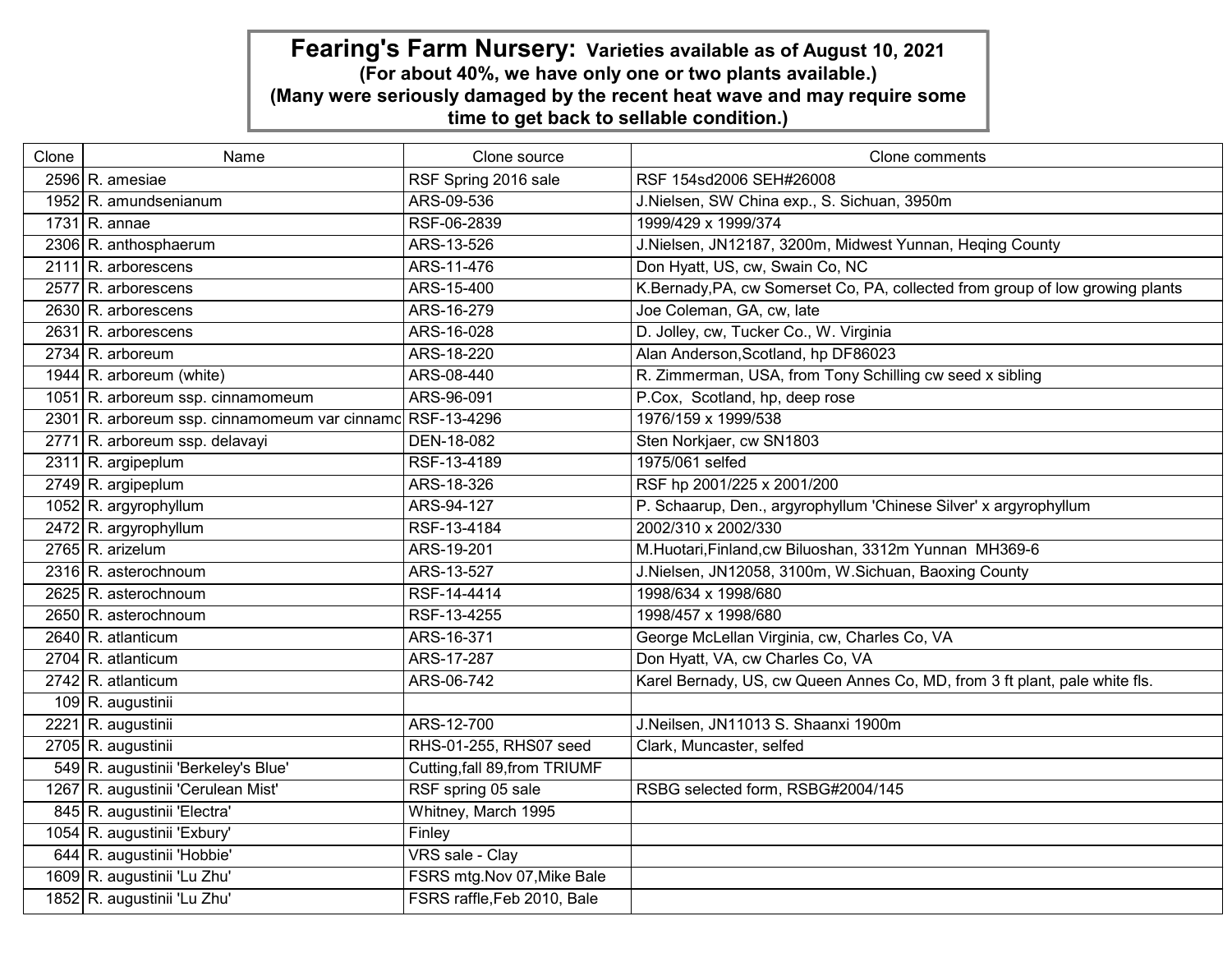| Clone | Name                                            | Clone source                | Clone comments                                                            |
|-------|-------------------------------------------------|-----------------------------|---------------------------------------------------------------------------|
|       | 1612 R. augustinii 'Playfair'                   | Clay, bought Feb08 FSRS mtg |                                                                           |
|       | 187 R. augustinii 'Tower Court'                 |                             | Color may vary year to year                                               |
|       | 1685 R. augustinii ssp. augustinii 'Marine'     | RSF Spring 2009 sale        | RSF 2000/052, originated Bovee's nursery                                  |
|       | 2292 R. auriculatum                             | RSF-13-4372                 | 1976/072 x 1967/698                                                       |
|       | 1759 R. auriculatum (pink form)                 | RSF-07-3098                 | RSF 1981/025 x 1967/698                                                   |
|       | $2315$ R. balangense                            | ARS-13-530                  | J.Nielsen, JN12019, 2650m, Cent.Sichuan, Wenchuan County                  |
|       | 2371 R. balfourianum var. aganniphoides         | ARS-13-531                  | J.Nielsen, JN12255, 4000m, S.W.Sichuan, Muli County                       |
|       | 1790 R. barbatum                                | RSF-08-3151                 | RSF 2004/230 x 1965/304                                                   |
|       | $2480$ R. barbatum                              | ARS-14-858                  | T.Atkinson, UK, TDA273, cw Bersay Rhodo Sanctuary, 2500m South Sikkim     |
|       | $2102$ R. basilicum                             | ARS-11-532                  | R.Zimmerman, US, hp, basilicum RSF 97/215 x basilicum RSF 82/38           |
|       | 2489 R. basilicum                               | ARS-12-703                  | J.Neilsen, JN11056 W Yunnan 3300m                                         |
|       | 2495 R. beanianum                               | ARS-14-829                  | Bengt Ernebjerg, Den, BE-12-41, cw MaDoi Mtns, NW Burma, 3400-3500m       |
|       | 2561 R. beesianum                               | RHS-12-284 RHS15 seed       | J.Nielsen, JN12160, Midwest Yunnan, Jianchuan County, unusually broad Ivs |
|       | 2307 R. bracteatum                              | ARS-13-536                  | J.Nielsen, JN12020, 2650m, Cent.Sichuan, Wenchuan County                  |
|       | 2510 R. bracteatum                              | RHS-12-214, RHS13 seed      | J.Nielsen, JN12020, Central Sichuan, Wenchuen County, 2650m               |
|       | 2485 R. bureavii                                | ARS-13-537                  | J.Nielsen, JN12214, 3900m, Midwest Yunnan, Eryuan County, western type    |
|       | 2336 R. bureavioides                            | RHS-12-241, RHS13 seed      | J.Nielsen, JN12084, West Sichuan, Kangding County, 3000m                  |
|       | $2361$ R. bureavioides                          | ARS-13-541                  | J.Nielsen, JN12084, 3000m, W.Sichuan, Kangding County                     |
|       | 1926 R. bureavioides aff. (sp. nova?)           | ARS-09-537                  | J.Nielsen, SW China exp., S. Sichuan, 3800m                               |
|       | 1945 R. burmanicum                              | RSF-09-3511                 | RSF 1999/095 selfed                                                       |
|       | $2402$ R. caesium                               | RSF Spring Sale 2014        | RSF 1976/134 F#26798                                                      |
|       | 2298 R. calendulaceum                           | ARS-12-503                  | Hyatt, cw Hooper Copper, Hooper Bald, Graham County, NC                   |
|       | 2540 R. calendulaceum                           | ARS-15-414                  | D.Hyatt, VA, cw Mitchell County, NC, Roan #1 red                          |
|       | 2548 R. calendulaceum                           | ARS-15-404                  | K.Bernady, PA, cw Mitchel Co, NC, from yellow flowered plants             |
|       | 2532 R. calendulaceum 'Little Yellow'           | ARS-15-100                  | D.Hyatt, VA, cw Mitchell County, NC, 'Little Yellow', compact yellow      |
|       | 2635 R. calendulaceum 'Roan Big Bird'           | ARS-16-358                  | Don Hyatt, Virginia, cw Mitchell Co NC, yellow                            |
|       | 2636 R. calendulaceum 'Roan Molten Lava'        | ARS-16-360                  | Don Hyatt, Virginia, cw Mitchell Co NC, ruffled orange                    |
|       | 2056 R. calendulaceum (seeds from yellow plant) | ARS-10-716                  | D. Hyatt, US, cw near Jane Bald, Mitchill Co. NC, golden yellow           |
|       | 2733 R. calimorphum                             | ARS-18-224                  | Alan Anderson, Scotland, hp                                               |
|       | 2044 R. calophytum                              | RSF-10-3629                 | RSF 1978/083 x 1977/283                                                   |
|       | $2729$ R. calophytum                            | ARS-18-315                  | R.Zimmerman WA, hp                                                        |
|       | 1921 R. calophytum var. openshawianum           | RSF-09-3363                 | RSF 2000/170 x 1988/013                                                   |
|       | 1390 R. calostrotum ssp. riparium               | RSF spring 2006 sale        | RSF 1969/779                                                              |
|       | 2490 R. camellilflorum                          | ARS-14-896                  | T.Atkinson, UK, TDA371, cw entrance to Singba, 3500m North Sikkim         |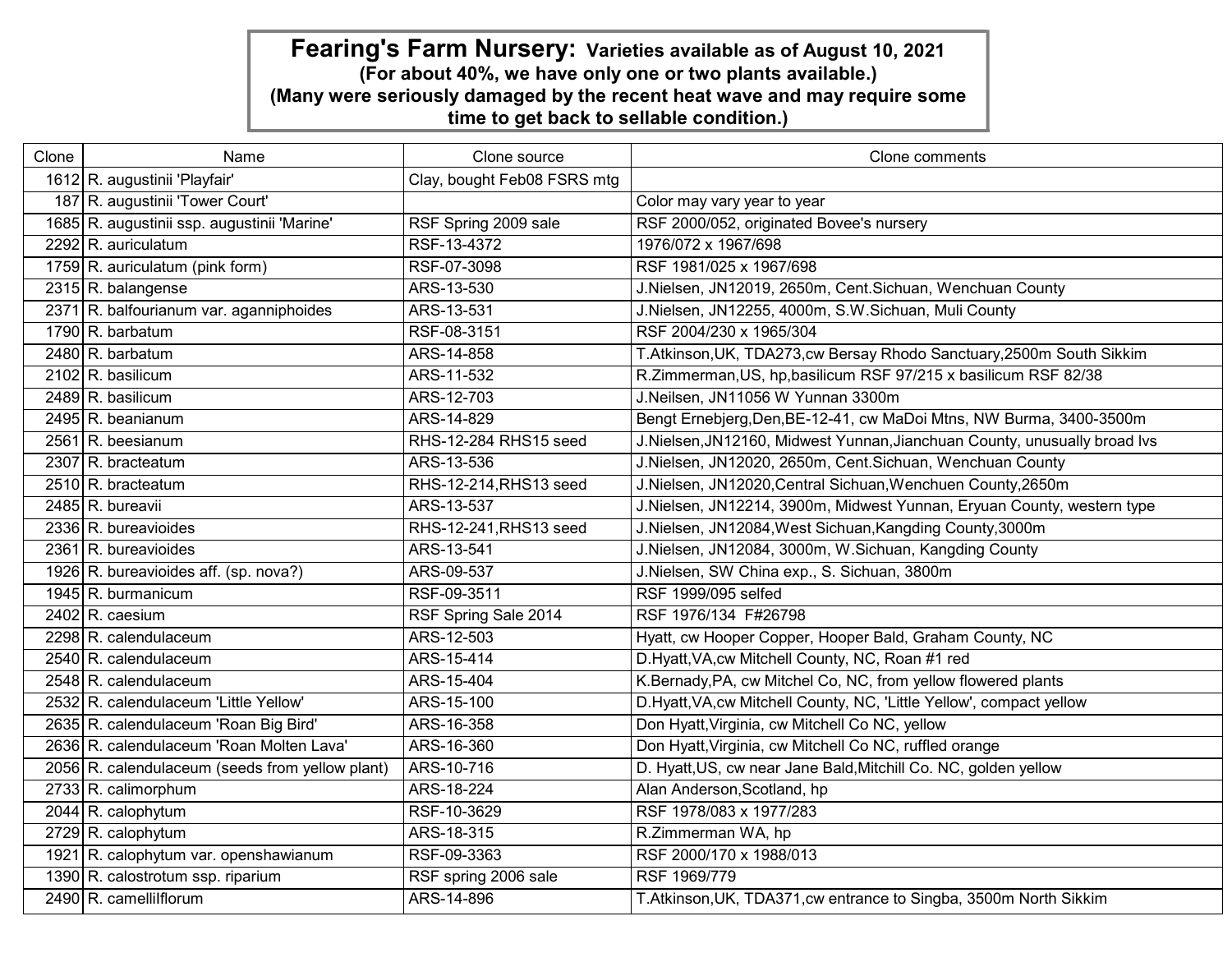| Clone | Name                                                                      | Clone source                  | Clone comments                                                      |
|-------|---------------------------------------------------------------------------|-------------------------------|---------------------------------------------------------------------|
|       | 2562 R. camelliiflorum                                                    | RHS-13-156 RHS15 seed         | T.Atkinson, UK, TDA-369 Entrance to Singba, 3500m, North Sikkim     |
|       | 2559 R. campanulatum (ssp. aeruginosum ??)                                | ARS-06-456                    | H. Anderson, DK, Yabuk, Sikkim 4000m, BE45                          |
|       | 1740 R. campanulatum ssp. aeruginosum                                     | ARS-06-454                    | H. Anderson, DK, Yabuk, Sikkim 4000m, BE42                          |
|       | 1957 R. campanulatum ssp. aeruginosum                                     | ARS-06-455                    | H. Anderson, DK, Yabuk, Sikkim 4000m, BE43                          |
|       | 2720 R. campanulatum ssp. aeruginosum ??                                  | ARS-06-457                    | H. Anderson, DK, Yabuk, Sikkim 4000m, BE46, with black /brown hairs |
|       | 1767 R. campanulatum ssp. aeruginosum aff.                                | ARS-06-458                    | H. Anderson, DK, Yabuk, Sikkim 4000m, BE48, red new growth          |
|       | 2071 R. campanulatum ssp. campanulatum                                    | RSF-10-3676                   | RSF 1976/198 x 1975/141                                             |
|       | 2503 R. campylocarpum                                                     | ARS-14-870                    | T.Atkinson, UK, TDA333, cw Yumthang, 3500-4000m North Sikkim        |
|       | 2741 R. campylocarpum                                                     | ARS-18-226                    | Alan Anderson, Scotland, hp CHM3024                                 |
|       | 2505 R. campylocarpum ssp. caloxanthum                                    | ARS-14-813                    | Bengt Ernebjerg, Den, BE-12-15, cw MaDoi Mtns, NW Burma, 3500m      |
|       | 1499 R. campylogynum (dwarf form)                                         | <b>Trice Farms Nursery</b>    | Purchased, Trice Nursery                                            |
|       | 712 R. campylogynum var. charopeum 'Patricia'                             | <b>Elk Lake Nursery</b>       |                                                                     |
|       | 1911 R. camtschaticum (white)                                             | ARS-08-236                    | O.J.Larsen, Norway                                                  |
|       | 2582 R. camtschaticum album                                               | ARS-15-280                    | OJ Larsen, Norway, op, usually gives white offspring (so far pink)  |
|       | $2728$ R. canadense                                                       | ARS-18-296                    | K.Bernady, PA, cw Monroe Co. PA                                     |
|       | 2632 R. canadense album                                                   | ARS-16-156                    | Walter Ostrom, Nova Scotia hp                                       |
|       | 1336 R. capitatum                                                         | ARS-04-607                    | J. Nielsen, cw, NW Sichuan, 3900m                                   |
|       | 2727 R. carolinianum                                                      | ARS-18-170                    | R. Murcott, NY, hp, alba selfed                                     |
|       | 2551 R. catawbiense                                                       | ARS-15-412                    | D.Hyatt, VA, cw Mitchell County, NC, 5500ft, lavender pink          |
|       | 2637 R. catawbiense                                                       | ARS-16-362                    | Don Hyatt, Virginia, cw Mitchell Co NC, 5500ft, lavender pink       |
|       | 1471 R. cerasinum 'Cherry Brandy'                                         | RSF fall 2006 sale            | RSF 1983/014 Berg                                                   |
|       | 2305 R. cerasinum (mislabeled - R. x erythrocalyx? RHS-12-115, RHS13 seed |                               | KR10681, Arunachal Pradash, West Siang, Mechuka                     |
|       | 928 R. chaetomallum                                                       | ARS-96-119                    | J. Sinclair, WA, Rock 34 x 661667                                   |
|       | 696 R. chartophyllum $(=$ yunnanense)                                     | Cutting, fall 89, from TRIUMF |                                                                     |
|       | 1769 R. ciliatum                                                          | RSF-07-2965                   | RSF 2000/111 x 2000/069                                             |
|       | $2750$ R. ciliatum                                                        | ARS-18-227                    | Alan Anderson, Scotland, hp EN571                                   |
|       | 1056 R. cinnabarinum                                                      | ARS-97-extra                  | Seed from Auen Anderson, Scotland                                   |
|       | 1572 R. cinnabarinum                                                      | ARS-05-768                    | A.J.Clark, NE India Exp.04, W.Kameng, A.Pradesh, AC5416, 4100m      |
|       | 179 R. cinnabarinum 'Roylei'                                              |                               |                                                                     |
|       | 1763 R. cinnabarinum 'Roylei'                                             | ARS-07-198                    | P. Schaarup, Denmark, cp, two clones                                |
|       | 1766 R. cinnabarinum ssp. cinnabarinum 'Roylei'                           | RSF-07-2875                   | RSF 1977/163 x 1975/099                                             |
|       | 1391 R. cinnabarinum ssp. xanthocodon (Concat.G RSF spring 2006 sale      |                               | RSF 1970/323, Fortescue, apricot fls                                |
|       | $2319 R.$ clementinae                                                     | ARS-13-545                    | J.Nielsen, JN12164, 4000m, Midwest Yunnan, Jianchuan/Lanping County |
|       | 973 R. coeloneuron                                                        | <b>PW-22</b>                  | Guizhou expedition 1994, 1425m                                      |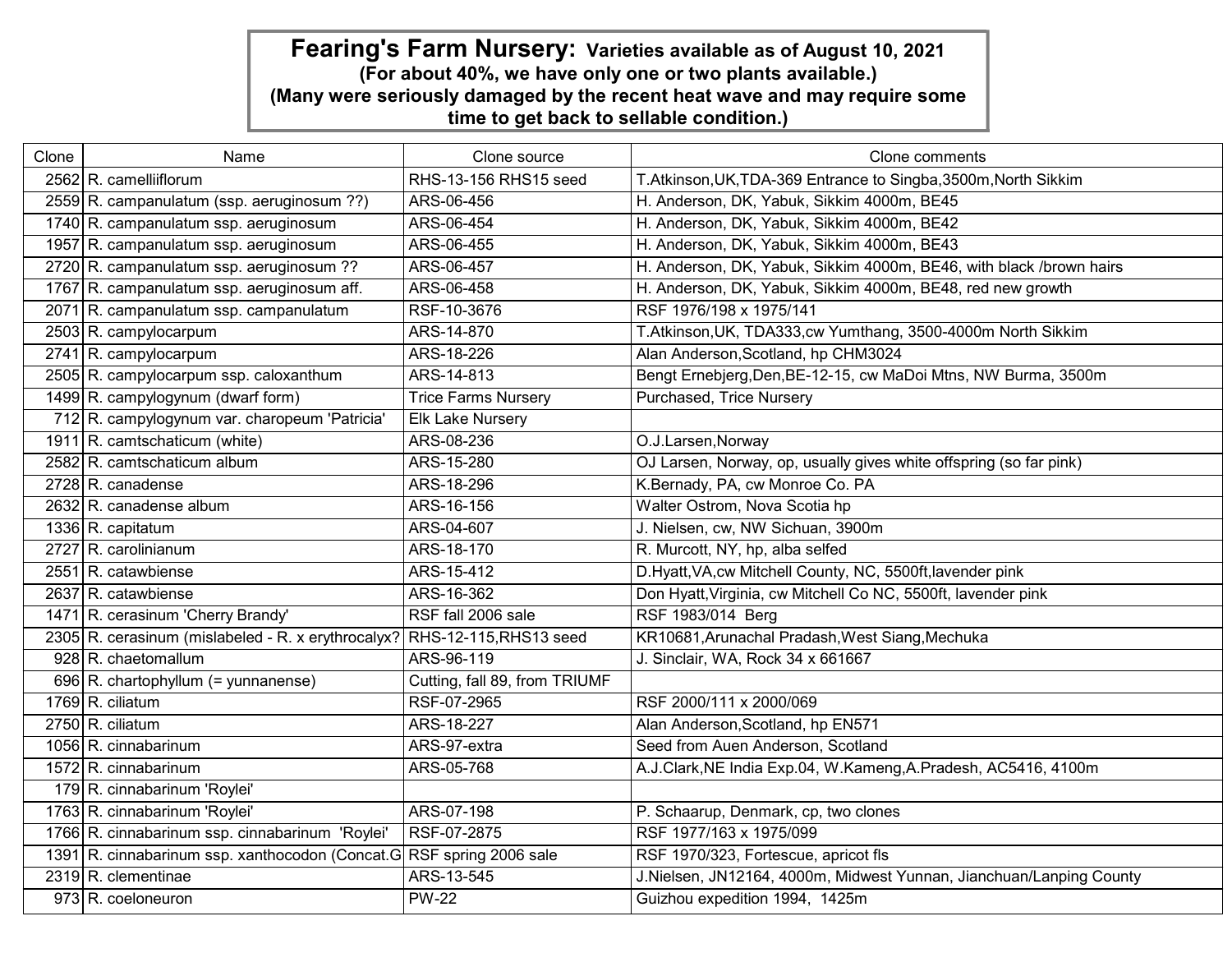| Clone | Name                                                        | Clone source                  | Clone comments                                                                |
|-------|-------------------------------------------------------------|-------------------------------|-------------------------------------------------------------------------------|
|       | 1773 R. coeloneuron                                         | RSF-08-3212                   | RSF 1998/635 x 1998/661 (orig. labeled denudatum/corr. by RSF)                |
|       | 2638 R. colemanii                                           | ARS-16-447                    | Ron Miller, FL, cw 31.66N 87.57W, Southwest Alabama                           |
|       | 1359 R. columbianum                                         | ARS-04-071                    | R. Craven, cw Lincoln Beach, Oregon                                           |
|       | 2024 R. complexum                                           | ARS-10-679                    | J&R Nielsen, Den. NN0911 S NE Yunnan, 3700m                                   |
|       | 1503 R. concatenans 'Larson's form'                         | PARS sale 3/07 Sue K.         |                                                                               |
|       | $2565$ R. concinnum                                         | RHS-12-237 RHS15 seed         | J.Nielsen, JN12080, West Sichuan, Luding County, 2950m - fls not seen         |
|       | $2746$ R. concinnum                                         | ARS-18-229                    | Alan Anderson, Scotland, hp CH7025                                            |
|       | 1905 R. concinnum (Pseudoyanthinum Group)                   | ARS-06-061                    | O.J.Larsen, Norway                                                            |
|       | 2217 R. coriaceum                                           | RHS-11-507, RHS12 seed        | OJL 10-39 SBBE Bilouxueshan, Benggu pasture, Yunnan 3500m                     |
|       | $2568$ R. coriaceum                                         | RHS-12-290 RHS15 seed         | J.Nielsen, JN12175, West Yunnan, Lanping County, 3200m, Mekong-Salween divide |
|       | $2647$ R. coriaceum                                         | ARS-16-428                    | B. Ernebjerg, cw Yunnan, BE15-40, 3050m, Laowo Valley down from Niyainyobi Lk |
|       | 2313 R. crinigerum                                          | ARS-13-550                    | J.Nielsen, JN12145, 3300m, W.Yunnan, Weixi County, Mekong-Salween divide      |
|       | 2212 R. cumberlandense                                      | ARS-12-519                    | K Bernady, cw Union Co, GA collected from a plant population of mixed colors  |
|       | 2693 R. cumberlandense                                      | ARS-17-377                    | K. Bernady, PA, cw Harlan Co, KY                                              |
|       | 2555 R. cyanocarpum                                         | ARS-15-158                    | R. Perriard, Den., hp, cw in 1987 Cangshan, Yunnan x sister 2014              |
|       | 2725 R. cyanocarpum                                         | ARS-18-231                    | Alan Anderson, Scotland, hp SBEC0971                                          |
|       | 706 R. davidsonianum 'Ruth Lyons'                           | Mandeville                    |                                                                               |
|       | 552 R. davidsonianum white form                             | Cutting, fall 89, from TRIUMF | fragrant                                                                      |
|       | 1716 R. decorum                                             | RHS-03-039, RHS07 seed        | Cox, Glendoick, ex CH7132, hp, oval leaves, very free flowering               |
|       | $2764$ R. decorum                                           | ARS-18-233                    | Alan Anderson, Scotland, hp SBEC1060                                          |
|       | 2234 R. decorum aff.                                        | ARS-12-707                    | J.Neilsen, JN11037 NE Yunnan 3200m. Compact round leaf type from top of mtn   |
|       | 2101 R. decorum ssp. diaprepes                              | RSF-11-3710                   | RSF 1975/104 selfed                                                           |
|       | 2041 R. decorum ssp. diaprepes (orig vernicosum) ARS-10-703 |                               | J&R Nielsen, Den. NN0937 S Sichuan 2800m                                      |
|       | 1932 R. degronianum ssp. heptamerum var. heptar ARS-09-210  |                               | E. Yoshimura, Japan, pink, cw Pref. Nagasaki                                  |
|       | 2737 R. degronianum ssp. heptamerum var. kyoma ARS-18-235   |                               | Alan Anderson, Scotland, hp                                                   |
|       | 1501 R. dendrocharis                                        |                               | RSF 1994/397 CCH4012, epiphyte (obtained from Bale)                           |
|       | $2051$ R. denudatum                                         | ARS-10-683                    | J&R Nielsen, Den. NN0908 S NE Yunnan, 3300m                                   |
|       | 2792 R. dichroanthum ssp. apodectum                         | DEN-18-054                    | Hans Eiberg, DK, cw Pianma Pass                                               |
|       | 2231 R. dichroanthum ssp. scyphocalyx                       | ARS-12-712                    | J.Neilsen, JN11057 W Yunnan 3300m                                             |
|       | 2641 R. dichroanthum ssp. scyphocalyx                       | ARS-16-403                    | B. Ernebjerg, cw Yunnan, BE15-05, 3600m, Niyainyobi Lake Camp                 |
|       | 1805 R. dilatatum                                           | ARS-08-201                    | Erhard Moser, Germany, selfed                                                 |
|       | $2539 R.$ dilatatum                                         | ARS-15-334                    | E. Moser, Germany, cp selfed                                                  |
|       | 1902 R. edgeworthii                                         | RSF-06-2712                   | 1995/239 selfed                                                               |
|       | $2323$ R. elliottii                                         | RSF-13-4352                   | 1988/081 selfed                                                               |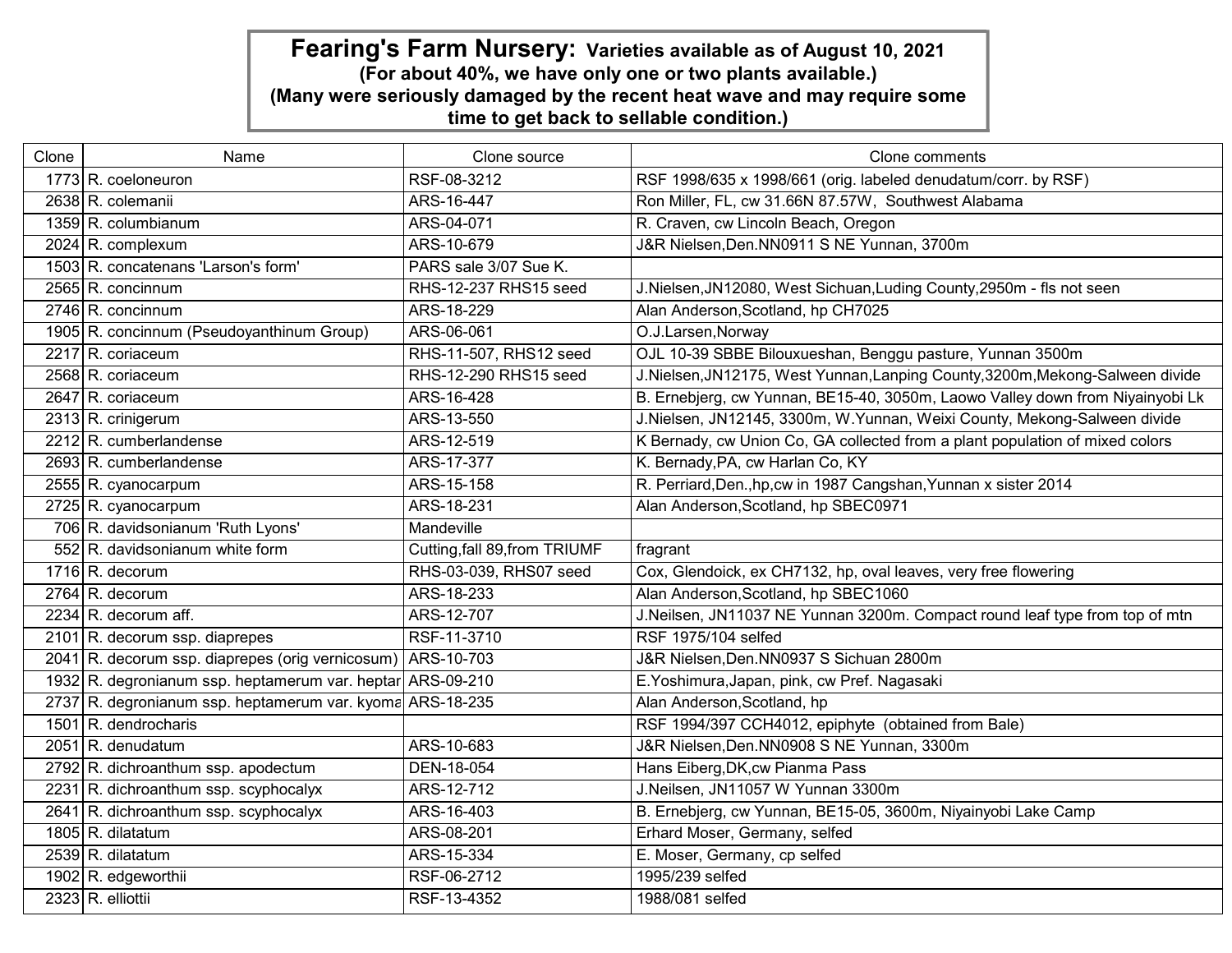| Clone | Name                                              | Clone source            | Clone comments                                                             |
|-------|---------------------------------------------------|-------------------------|----------------------------------------------------------------------------|
|       | 1118 R. erosum                                    | ARS-03-197              | June Sinclair, USA - cross of two RSF plants                               |
|       | 1775 R. faberi ssp. faberi (Clark)                | ARS-08-745              | A.Clark, UK, C&N6158,cw,Emei Shan,Sichuan,2500-3000m                       |
|       | 2249 R. facetum? (orig. sp. pogonostylum?)        | RHS-11-339, RHS12 seed  | CWT6341 En route to Fan Si Pan from Tran Son Pass. 2600m.                  |
|       | 2331 R. fastigiatum                               | ARS-13-571              | J.Nielsen, JN12209, 3700m, Midwest Yunnan, Eryuan County                   |
|       | $2537$ R. faucium                                 | ARS-15-224              | R.Zimmerman, WA, hp from cw Timo La, Tibet, sibbed                         |
|       | $2369 R.$ flavidum                                | ARS-13-575              | J.Nielsen, JN12094, 3650m, W.Sichuan, Yajiang County                       |
|       | 1910 R. fletcheranum                              | ARS-08-418              | Rosemary Hartman, USA, selfed                                              |
|       | 2328 R. floccigerum                               | ARS-13-576              | J.Nielsen, JN12140, 3300m, W.Yunnan, Weixi County, Mekong-Salween divide   |
|       | $2534$ R. fortunei                                | RSF-15-4628             | 1979/160 x 1973/113                                                        |
|       | 1718 R. fortunei ssp. discolor (Houlstonii Group) | ARS-06-002              | A.Kepert, Australia, hp, two clones                                        |
|       | 1918 R. fortunei ssp. fortunei                    | RSF-09-3499             | RSF 1969/813 x 1976/340                                                    |
|       | 2115 R. fulvoides (fulvum ssp. fulvoides)         | ARS-11-533              | R.Zimmerman, US, hp, fulvoides ACU Berry x fulvoides JN                    |
|       | $2349$ R. fulvum                                  | ARS-13-578              | J.Nielsen, JN12207, 3600m, Midwest Yunnan, Eryuan County                   |
|       | $2576$ R. fulvum                                  | RSF-13-4278             | 1991/088 x 1980/079                                                        |
|       | 2773 R. fulvum ssp. fulvoides                     | DEN-18-097              | Sten Norkjaer, cw SN1838                                                   |
|       | 2380 R. fuyuanense                                | ARS-13-579              | J.Nielsen, JN12347, 2400m, N.Cen.Yunnan, Qujing Co, new to cult.           |
|       | 2124 R. galactinum                                | RSF-11-3976             | RSF 1979/110 selfed                                                        |
|       | 2486 R. galactinum                                | ARS-13-580              | J.Nielsen, JN12060, 3100m, W.Sichuan, Baoxing County                       |
|       | 1934 R. glanduliferum                             | RSF-09-3531             | RSF 1998/797 x 1998/795                                                    |
|       | 2470 R. glanduliferum                             | RSF-13-4355             | 1998/780 x 1998/764                                                        |
|       | 2745 R. glaucophyllum                             | ARS-18-240              | Alan Anderson, Scotland, hp BLM315 (white)                                 |
|       | 2278 R. glischrum                                 | ARS-13-582              | J.Nielsen, JN12176, 3300m, W.Yunnan, Lanping County, Mekong-Salween divide |
|       | 1946 R. griersonianum                             | ARS-06-004              | A.Kepert, Australia, hp, two clones                                        |
|       | 2578 R. griffithianum                             | ARS-06-005              | A.Kepert, Australia, hp, two clones                                        |
|       | 2694 R. griffithianum                             | ARS-17-413              | T. Atkinson, UK, TDA 1095                                                  |
|       | 1738 R. griffithianum or lindleyi?                | RHS-06-067, RHS07 seed  | KR8664, Shergoan 2632m                                                     |
|       | 2125 R. haematodes                                | RSF-11-3697             | RSF 1975/145 x 1970/043                                                    |
|       | 601 R. hanceanum 'Canton Consul'                  | <b>Elk Lake Nursery</b> |                                                                            |
|       | 1104 R. heliolepis                                | ARS-02-715              | S. Hootman, 2001 Yunnan exped., DGEY#426                                   |
|       | $2781$ R. heliolepis                              | DEN-18-046              | Hans Eiberg, DK, cw Kaari Pass 3500m                                       |
|       | 1896 R. heliolepis var. brevistylum (Clark)       | ARS-08-574              | A.Clark, UK, C&N5773, cw Laujun Shan, Yunnan, 3800m                        |
|       | 1948 R. heliolepis var. fumidum                   | ARS-09-541              | J.Nielsen, SW China exp., S. Sichuan, 3800m                                |
|       | 2444 R. hippophaeoides var. occidentale           | ARS-13-587              | J.Nielsen, JN12126, 2950m, W.Yunnan, Weixi County                          |
|       | 2118 R. hodgsonii                                 | ARS-11-535              | R.Zimmerman, US, hp, cw seed x sibling                                     |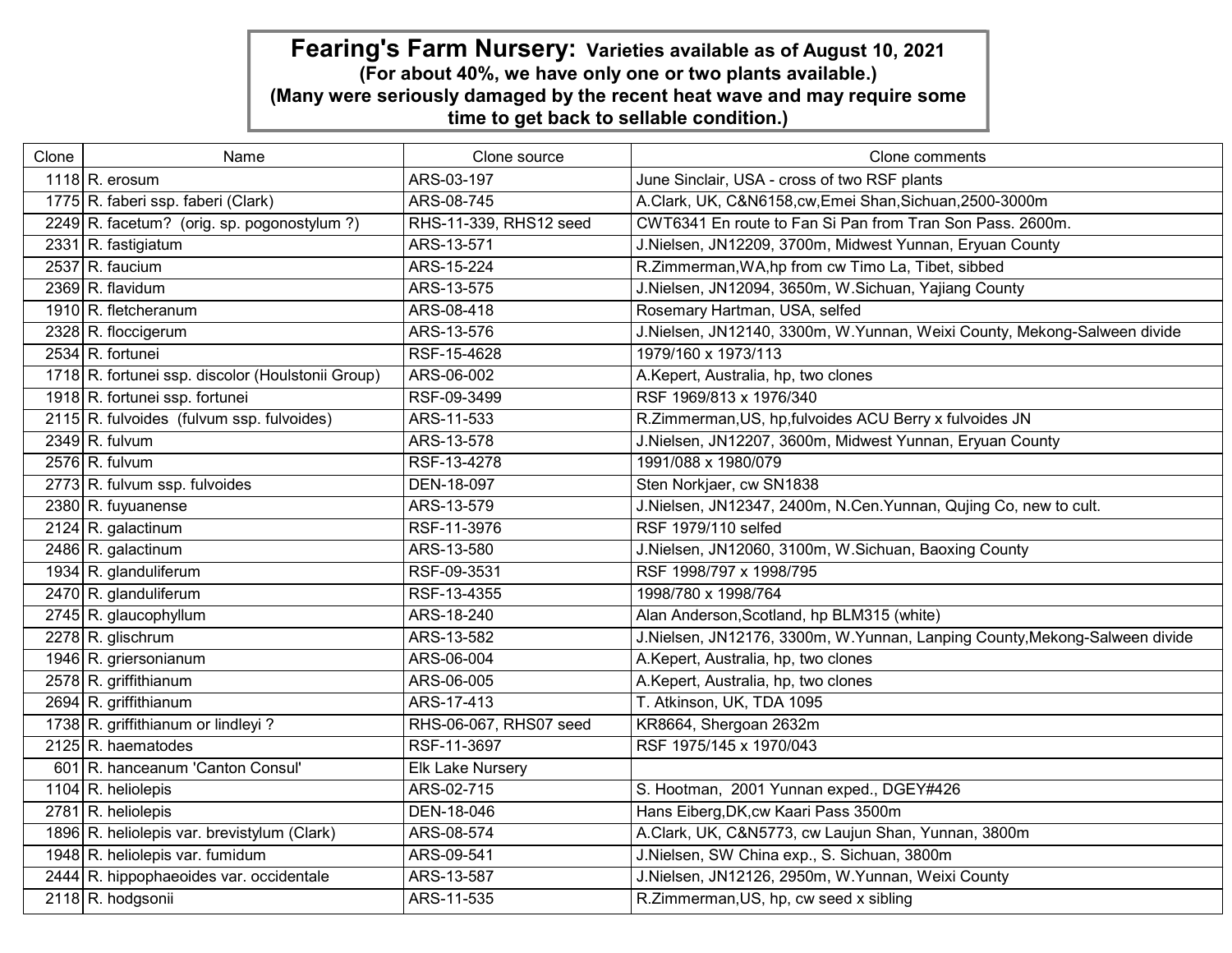| Clone | Name                                       | Clone source                  | Clone comments                                                           |
|-------|--------------------------------------------|-------------------------------|--------------------------------------------------------------------------|
|       | 2574 R. hodgsonii (hybrid?)                | ARS-15-198                    | H.Eiberg, Den., hp, from Sikkim selfed, with black buds                  |
|       | $1723$ R. huanum (huianum)                 | RSF-07-2986                   | RSF 1999/371 x 1999/419                                                  |
|       | 2533 R. huanum (huianum)                   | RSF-15-4606                   | 1998/515 x 1998/464                                                      |
|       | 2314 R. hunnewellianum                     | ARS-13-589                    | J.Nielsen, JN12017, 2050m, Cent.Sichuan, Wenchuan County                 |
|       | 1123 R. hunnewellianum ssp. hunnewellianum | ARS-03-2039                   | RSF 2000, 66/575 x 84/150                                                |
|       | 2208 R. hunnewellianum ssp. rockii         | RHS-11-140, RHS12 seed        | Neilsen, JN11008 Light yellowish indumentum. SE Gansu 2000m              |
|       | $2294$ R. hylaeum                          | ARS-13-592                    | J.Nielsen, JN12135, 3000m, W.Yunnan, Weixi County, Mekong-Salween divide |
|       | $2337 R.$ hylaeum                          | RHS-12-265, RHS13 seed        | J.Nielsen, JN12135, West Yunnan, Weixi County, 3000m                     |
|       | 698 R. hypophaeum $(=$ tatsienense)        | Cutting, fall 89, from TRIUMF | pink stamens, anthers, now syn. with tatsienense                         |
|       | 1906 R. insigne                            | RSF-08-3311                   | RSF 1981/132 x 1976/162                                                  |
|       | 1180 R. intermedium                        | ARS-01-843                    | Erhard Moser, Germany - cw Dolomites, Italy                              |
|       | 2042 R. irroratum                          | ARS-10-687                    | J&R Nielsen, Den. NN0946 S Sichuan 1900m                                 |
|       | 1397 R. irroratum 'Spatter Paint'          | RSF spring 2006 sale          | RSF 1964/222                                                             |
|       | 2134 R. johnstoneanum                      | RSF-09-3452                   | RSF 430sd2003 selfed                                                     |
|       | 2545 R. kesangiae                          | RSF-15-4601                   | 1991/067 x 1995/050                                                      |
|       | $1530 R.$ keysii                           | ARS-05-731                    | A.J.Clark, NE India Exp.04, W.Kameng, A.Pradesh, AC5376, 3500-3850m      |
|       | 2201 R. kyawii                             | ARS-12-724                    | J.Neilsen, JN11066 W Yunnan 3000m                                        |
|       | 1897 R. lanigerum                          | RSF-08-3117                   | RSF 1982/042 selfed                                                      |
|       | 2280 R. latoucheae                         | ARS-13-602                    | J.Nielsen, JN12412, 1100m, S.W.Hunan, Yanling County                     |
|       | $2692$ R. latoucheae                       | ARS-13-600                    | J.Nielsen, JN12372, 800m, N.Guangxi, Xing'an County, eastern type        |
|       | 2200 R. laxiflorum                         | ARS-12-725                    | J.Neilsen, JN11079 W Central Yunnan 2700m. R annae ssp laxiflorum        |
|       | 2036 R. liliiflorum                        | ARS-10-689                    | J&R Nielsen, Den. NN0958 SW Guizhou 1850m                                |
|       | 2321 R. longesquamatum                     | ARS-13-604                    | J.Nielsen, JN12376, 1000m, S.W.Hunan, Chengbu County                     |
|       | $2077$ R. lutescens                        | ARS-10-691                    | J&R Nielsen, Den. NN0935 S Sichuan 2600m                                 |
|       | 554 R. lutescens FCC                       | Cutting, fall 89, from TRIUMF |                                                                          |
|       | 1124 R. luteum                             | ARS-03-2044                   | RSF 2000, 76/413 x 76/417                                                |
|       | $2778$ R. luteum                           | ARS-19-325                    | O.J.Larsen, Norway, hp selfed                                            |
|       | 2732 R. macabeanum                         | ARS-18-316                    | R.Zimmerman WA, hp, ex AC5559                                            |
|       | 2779 R. macabeanum                         | RHS-00-277, RHS07 seed        | Clark, Muncaster, selfed                                                 |
|       | 2494 R. macrophyllum                       | HWF-14-01                     | cw, Manning Prov.Park, Oct, 2013                                         |
|       | 2768 R. macrophyllum                       | ARS-19-231                    | M.McCullough, CA, cw Smith River Rec Area, Del Norte Co, CA              |
|       | 1327 R. maculiferum                        | ARS-04-608                    | J. Nielsen, cw, E. Chongqing 2200m                                       |
|       | 2544 R. manipurense                        | ARS-15-767                    | T.Atkinson, UK, TDA-768, cw, Japfu ridge 2, 3000m, Mt Japfu, Nagaland    |
|       | $962$ R. maximum                           | RSF-96-063                    | 75/137 'Mt.Mitchell' x 83/192 'compactum'                                |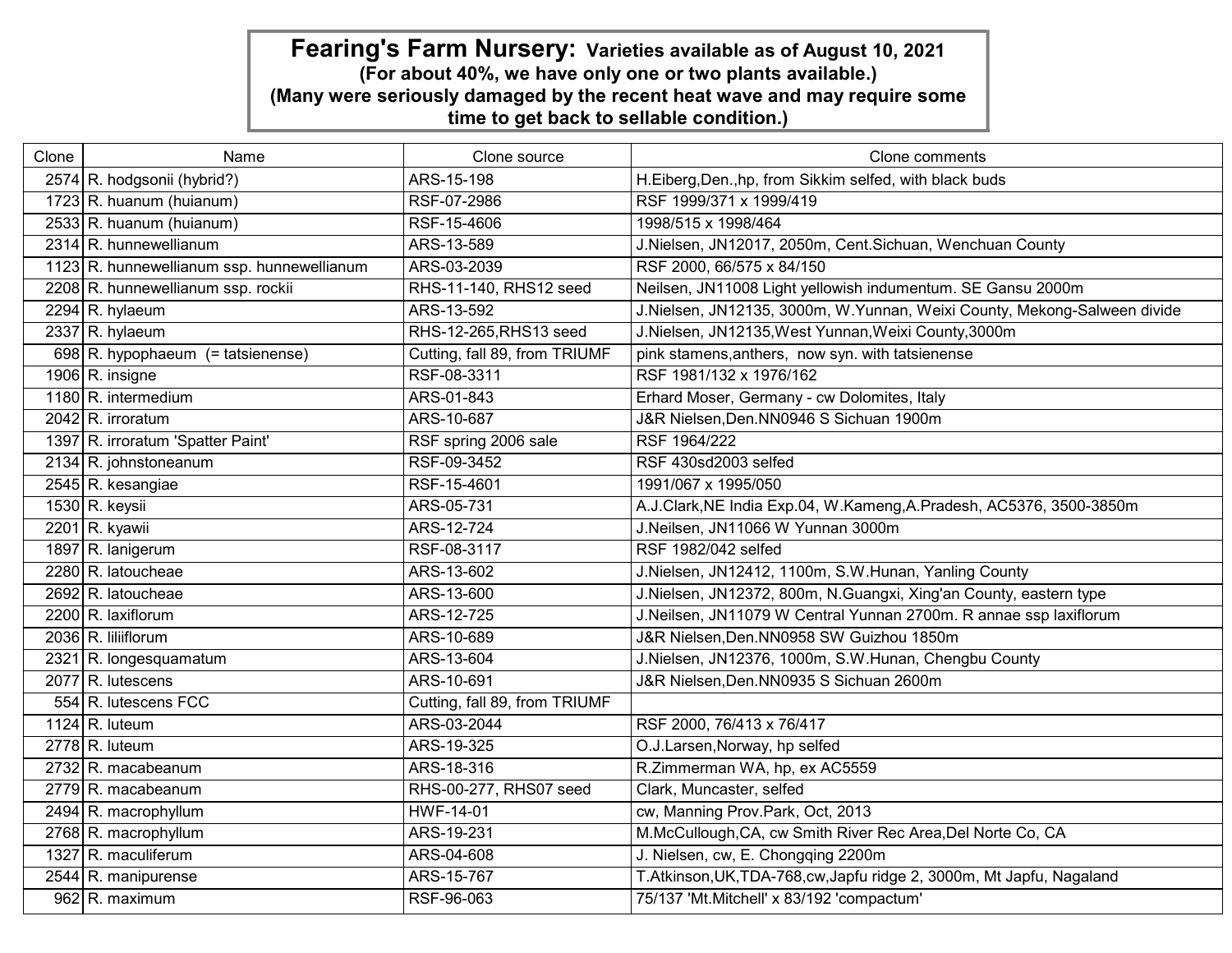| Clone | Name                                         | Clone source           | Clone comments                                                                     |
|-------|----------------------------------------------|------------------------|------------------------------------------------------------------------------------|
|       | 938 R. megeratum                             | Frank Dorsey           |                                                                                    |
|       | 2554 R. menziesii (Syn. Menziesa ferruginea) | ARS-15-288             | OJ Larsen, Norway, op - orig pilosum, Larsen said should be ferruginea             |
|       | 1721 R. metternichii var. hondoense          | ARS-07-108             | E. Yoshimura, Japan, pink, cw. Mt. Hiradoman                                       |
|       | 1748 R. metternichii var. pentamerum         | ARS-07-109             | E. Yoshimura, Japan, pink, cw. Mt. Surikogi                                        |
|       | 848 R. micranthum                            | Whitney, March 1995    | Orig. label was R. microphyton                                                     |
|       | 2740 R. minus                                | ARS-18-157             | M. Creel, SC, hp, plant from Coneuch River, Covington Co, Alabama                  |
|       | 1760 R. minus var. chapmanii                 | ARS-06-762             | John Thornton, US cw Gulf Co FL                                                    |
|       | 2304 R. mitriforme?                          | ARS-13-608             | J.Nielsen, JN12376, 1000m, S.W.Hunan, Chengbu County                               |
|       | 1744 R. molle ssp. japonicum                 | RSF-06-2879            | 1998/168 x 1998/239                                                                |
|       | 1808 R. montroseanum                         | RSF-08-3157            | RSF 1982/043 x 1980/050                                                            |
|       | 1927 R. morii                                | RSF-09-3233            | RSF 1977/377 x 1995/034                                                            |
|       | 1764 R. moupinense                           | RHS-05-001, RHS07 seed | Glendoick, white, hardier new collection                                           |
|       | 1737 R. moupinense rubra                     | ARS-06-006             | A.Kepert, Australia, hp, two clones                                                |
|       | 2496 R. mucronulatum                         | ARS-14-399             | K. Theqvist, cw Seoraksan Mountains, 1250-1280 m, South Korea                      |
|       | 2466 R. mucronulatum var. ciliatum           | ARS-14-400             | K. Theqvist, cw Jirisan Mountains, 1400-1500 m, South Korea                        |
|       | 1367 R. myrtifolium                          | ARS-04-088             | O. J. Larsen, Norway                                                               |
|       | 2767 R. oblongilobatum                       | Larsen - 2019          | OJLarsen hp ex. JN 11080                                                           |
|       | 762 R. obtusum amoenum                       | Whitney                |                                                                                    |
|       | 2769 R. occidentale 'Cuyamaca 3108'          | ARS-19-240             | M.McCullough, CA, cw Cuyamaca Rancho SP, San Diego Co, CA                          |
|       | 2626 R. occidentale 'Divide 3210'            | ARS-16-212             | M. McCullough, CA, cw Low Divide Rd, Del Norte Co, pink/white stripe, orange flare |
|       | 2644 R. occidentale 'Patrick's Point 2301'   | ARS-16-221             | M. McCullough, CA, cw, white/pink                                                  |
|       | 2509 R. occidentale 'Patrick's Point 2604'   | ARS-14-346             | M. McCullough, CA cw Patrick's Point SP, Humboldt Co.CA                            |
|       | 2736 R. occidentale Mt. Tam 2903             | ARS-18-355             | M.McCullough, CA, cw Mt Tamalpais, Marin Co.                                       |
|       | 2738 R. occidentale Portola 2506             | ARS-18-362             | M.McCullough, CA, cw Portola Redwoods St.Park, San Mateo Co.                       |
|       | 2477 R. ochraceum                            | RSF-13-4281            | 1998/636 x 2004/292                                                                |
|       | 2069 R. oligocarpum                          | RSF-10-3690            | RSF 1996/075 x 1996/078                                                            |
|       | 2097 R. orbiculare                           | RSF-11-3692            | RSF 1873/205 x 1974/043                                                            |
|       | $2285$ R. oreodoxa                           | ARS-13-617             | J.Nielsen, JN12281, 3400m, S.Sichuan, Mianning County                              |
|       | $2629 R.$ oreodoxa                           | RSF-13-4206            | 1982/152 x 1980/121                                                                |
|       | $2724$ R. oreotrephes                        | ARS-18-245             | Alan Anderson, Scotland, hp CCu9440                                                |
|       | 2780 R. oreotrephes                          | ARS-19-211             | M.Huotari, Finland, cw Xilianpen Pass, 3550m Yunnan MH369-64                       |
|       | $2786$ R. oreotrephes                        | DEN-18-051             | Hans Eiberg, DK, cw top of Xilian Pen Pass                                         |
|       | 806 R. oreotrephes (blue leaf var.)          | Whitney - Sept. 93     |                                                                                    |
|       | 1801 R. pachysanthum                         | RSF-08-3238            | RSF 1993/043 x 1996/106                                                            |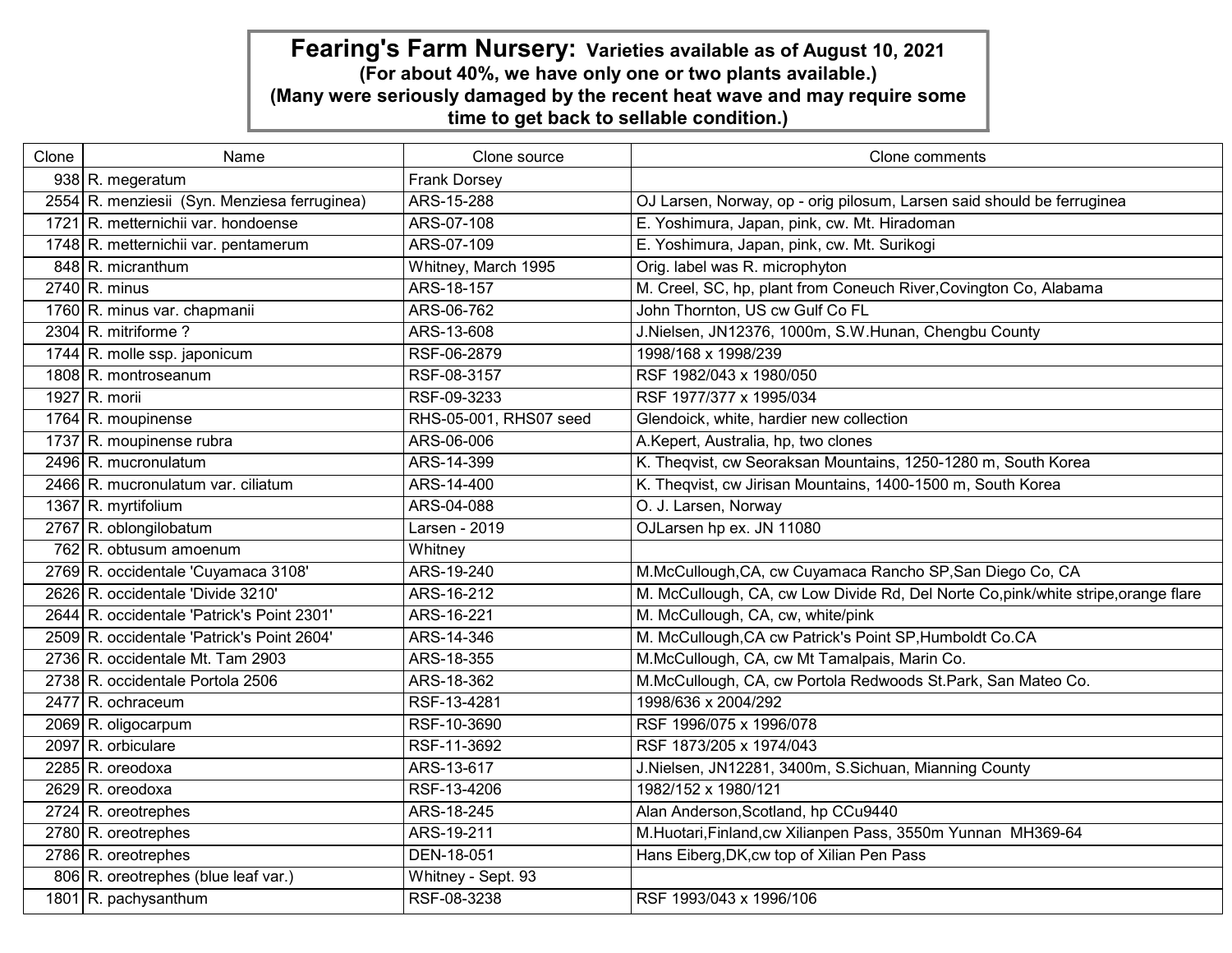| Clone | Name                                   | Clone source             | Clone comments                                                       |
|-------|----------------------------------------|--------------------------|----------------------------------------------------------------------|
|       | 2536 R. pachysanthum                   | RSF-15-4571              | 1996/006 x 1997/103                                                  |
|       | 1893 R. pemakoense                     | ARS-08-228               | O.J.Larsen, Norway, cp                                               |
|       | 2575 R. periclymenoides                | ARS-06-749               | Karel Bernady, US, cw Chester Co. PA                                 |
|       | 1942 R. phaeochrysum                   | ARS-09-547               | J.Nielsen, SW China exp., S Sichuan, 3900m                           |
|       | 2782 R. phaeochrysum var. agglutinatum | Larsen - 2019            | OJLarsen cw 2018 Yunnan                                              |
|       | 2787 R. phaeochrysum var. agglutinatum | ARS-19-208               | M.Huotari, Finland, cw Beimashan, 4100m Yunnan MH369-42              |
|       | 2095 R. pingianum                      | RSF-11-3975              | RSF 190/252 x 1979/161                                               |
|       | 2473 R. planetum                       | ARS-14-488               | E.Moser, Germany, hp                                                 |
|       | $918$ R. polylepis                     | From Finley, 2/97        |                                                                      |
|       | 1728 R. ponticum                       | RSF-06-2907              | 1976/411 x 2002/108                                                  |
|       | 2119 R. praevernum                     | RSF-11-3571              | RSF 1982/008 x 1966/563                                              |
|       | 1342 R. praevernum (RSF)               | ARS-04-2016              | <b>RSF 2002</b>                                                      |
|       | 2296 R. prattii                        | ARS-13-629               | J.Nielsen, JN12026, 3400m, Cent.Sichuan, Wenchuan County             |
|       | 2159 R. primuliflorum 'Doker La'       | Sue K, VRS 9/12 bought   |                                                                      |
|       | 1958 R. prinophyllum                   | ARS-09-070               | S. Dean, US, cw Armenia Mt., PA, 5 mi. S Troy, PA, plants 8-10' high |
|       | 1725 R. prunifolium                    | ARS-06-764               | John Thornton, US cw Henry Co.Ala.                                   |
|       | 2643 R. prunifolium                    | ARS-16-270               | Joe Coleman, GA, cw Southwest Georgia                                |
|       | 659 R. pseudochrysanthum               | Rhodoland                |                                                                      |
|       | 1900 R. pubescens                      | ARS-08-510               | Robert Barnard, US, JN988 x another from same seed lot, cp           |
|       | 1742 R. purdomii                       | ARS-07-506               | Erhard Moser, Germany, ex shaanxi, isolated plant, hp                |
|       | 2034 R. giaojiaense                    | ARS-10-694               | J&R Nielsen, Den. NN0903 S NE Yunnan, 2800m                          |
|       | 2784 R. racemosum                      | ARS-19-210               | M.Huotari, Finland, cw Xioxueshan, 3500m Yunnan MH369-61             |
|       | 1758 R. ramsdenianum                   | RSF-07-2932              | RSF 1965/487 selfed                                                  |
|       | $2060$ R. rex                          | ARS-10-696               | J&R Nielsen, Den. NN0942 S Sichuan 3000m                             |
|       | 1920 R. rex ssp. fictolacteum          | RSF-09-3494              | RSF 1975/158 x 1977/548                                              |
|       | $2073$ R. rex ssp. rex                 | RSF-10-3695              | RSF 1975/118 x 1976/081                                              |
|       | 536 R. rigidum 'Bodinieri'             | <b>VRS</b> sale - Dorsey | Very fragrant                                                        |
|       | 1720 R. ririei                         | RSF-06-2682              | 1990/085 x 1975/013                                                  |
|       | 1953 R. rubiginosum                    | ARS-09-549               | J.Nielsen, SW China exp., Yunnan-Sichuan border, 3700m               |
|       | 2775 R. rubiginosum f. desquamatum     | ARS-19-203A              | M.Huotari, Finland, cw Pianma Pass, 3550m Yunnan MH369-65            |
|       | 2770 R. rubiginosum var. desquamatum   | <b>DEN-18-087</b>        | Sten Norkjaer, cw SN1812                                             |
|       | 842 R. russatum (tall form)            | Oct.94 sale - Finley     |                                                                      |
|       | 307 R. saluenense                      |                          |                                                                      |
|       | 2772 R. sanguineum                     | <b>DEN-18-101</b>        | Sten Norkjaer, cw SN1849                                             |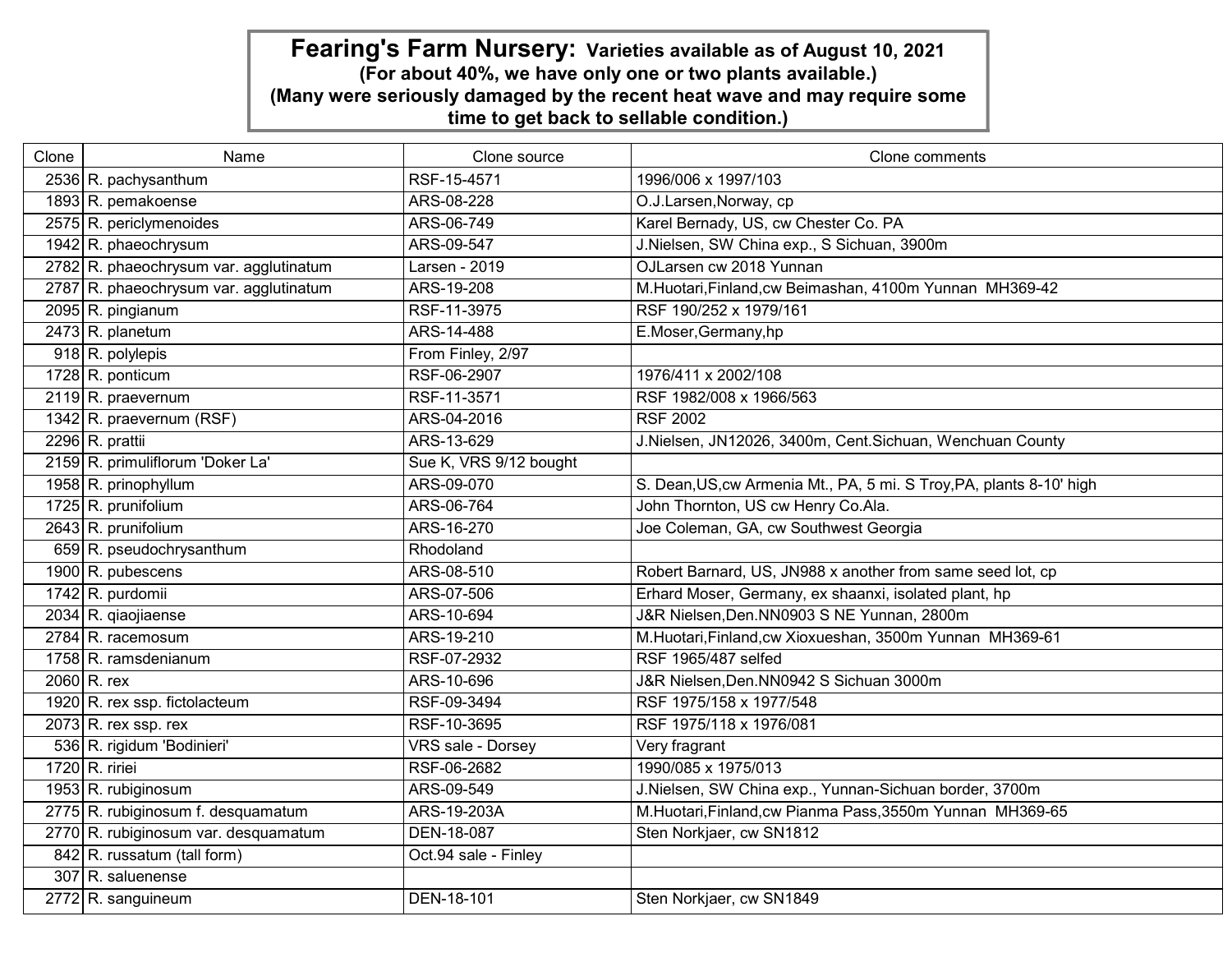| Clone | Name                                          | Clone source                  | Clone comments                                                                    |
|-------|-----------------------------------------------|-------------------------------|-----------------------------------------------------------------------------------|
|       | 2774 R. sanguineum                            | DEN-18-069                    | Hans Eiberg, DK, cw Peacock Pass                                                  |
|       | 1732 R. schlippenbachii                       | ARS-06-568                    | Jes Hansen, DK, light pink with good autumn color                                 |
|       | $607$ R. scintillans                          | VRS sale, Dorsey              |                                                                                   |
|       | 1779 R. searsiae                              | ARS-08-229                    | O.J.Larsen, Norway, selfed                                                        |
|       | 2722 R. selense ssp. jucundum                 | ARS-18-265                    | Alan Anderson, Scotland, hp SBEC0544                                              |
|       | 2567 R. sikangense var. exquisitum            | RHS-12-371 RHS15 seed         | J.Nielsen, JN12354, North-central Yunnan, Luquan County, broader, shorter Ivs     |
|       | 2474 R. sinofalconeri                         | RSF-14-4293                   | 2000/157 x 1998/688                                                               |
|       | 1751 R. sinogrande                            | RHS-02-254, RHS07 seed        | Cox, Glendoick, hp                                                                |
|       | 2070 R. smirnowii                             | RSF-10-3719                   | RSF 1976/376 x 1983/191                                                           |
|       | 1950 R. souliei                               | ARS-09-550                    | J.Nielsen, SW China exp., S Sichuan, 3800m                                        |
|       | 1786 R. sp. Fortunea (Clark, huianum or new?) | ARS-08-695                    | A.Clark, UK, C&N6082,cw, Huangmaogeng, Leibo Co, Sichuan, 2500-2800m              |
|       | 2308 R. sp. Fortunea sp. nov?                 | ARS-13-658                    | J.Nielsen, JN12417, 1700m, S.E.Hunan, Yizhang County                              |
|       | 2214 R. sp. Subsect. Parishia                 | RHS-11-346, RHS12 seed        | CWT6348 En route to Fan Si Pan from Tran Son Pass. 2600m.                         |
|       | 2288 R. sp. Subsect. Triflora                 | ARS-12-746                    | J.Neilsen, JN11010 SE. Shaanxi 2100m,sim to ARS-12-745 except long ciliate calyx  |
|       | 2605 R. sp. Subsect. Triflora                 | RSF Spring 2017 sale          | RSF 278sd2010 CGG 14068                                                           |
|       | 2126 R. stewartianum                          | RHS-10-113, RHS11 seed        | KR10027, Arunachal Pradesh, Anjaw district, AA5 3950m                             |
|       | 2646 R. stewartianum                          | ARS-16-434                    | B. Ernebjerg, cw Yunnan, BE15-48, 3350m, around base camp                         |
|       | 677 R. strigillosum                           | <b>Whitney Gardens</b>        |                                                                                   |
|       | 2743 R. strigillosum                          | ARS-18-318                    | R.Zimmerman WA, hp                                                                |
|       | 1917 R. sutchuenense                          | RSF-09-3417                   | RSF 1979/205 x 1969/816                                                           |
|       | 2229 R. sutchuenense                          | RHS-11-171, RHS12 seed        | Neilsen, JN11023 NE Chongqing 2300m, First recoll from this area in many years    |
|       | $2353 R$ . taliense                           | ARS-13-664                    | J.Nielsen, JN12166, 4000m, Midwest Yunnan, Jianchuan/Lanping County               |
|       | 2088 R. tapetiforme                           | ARS-09-139                    | B.Ranheim/R.A.Nielsen exp.R&N050, Beima Xue Shan, NW Yunnan, 4478m                |
|       | 2050 R. tatsienense                           | ARS-10-702                    | J&R Nielsen, Den. S Sichuan 3000m NN0941                                          |
|       | 2483 R. tephropeplum                          | RSF-14-4465                   | 2008/093 x 2008/056                                                               |
|       | 1907 R. tomentosum                            | ARS-08-233                    | O.J.Larsen, Norway, RAN0025, cw Norway                                            |
|       | 2634 R. tomentosum                            | ARS-16-317                    | J.Saarinen, Finland, cw Phitipudas, Liitonjarvi                                   |
|       | 1116 R. tomentosum ssp. tomentosum            | ARS-03-110                    | Kristian Theqvist, Finland - cw, Turku Archipelago, Finland                       |
|       | 560 R. trichanthum 'Tower Court'              | Cutting, fall 89, from TRIUMF | Orig. label villosum, which is older name                                         |
|       | 799 R. trichanthum 'Tower Court'              | Cutting, 1991, from TRIUMF    | Once known as R. villosum                                                         |
|       | 1103 R. trichostomum                          | ARS-00-281                    | J.Nielson, Glendoick, Scotland, JN944, 3100m                                      |
|       | 2267 R. tsaii                                 | ARS-12-755                    | J.Neilsen, JN11034 NE Yunnan 3000m, New to cult, true sp, not hippophaeoides aff. |
|       | 1989 R. uniflorum                             | RSF Spring 2011 sale          | RSF 1966/586                                                                      |
|       | 1799 R. uvariifolium                          | ARS-08-450                    | R. Zimmerman, USA, cw seed x sibling                                              |